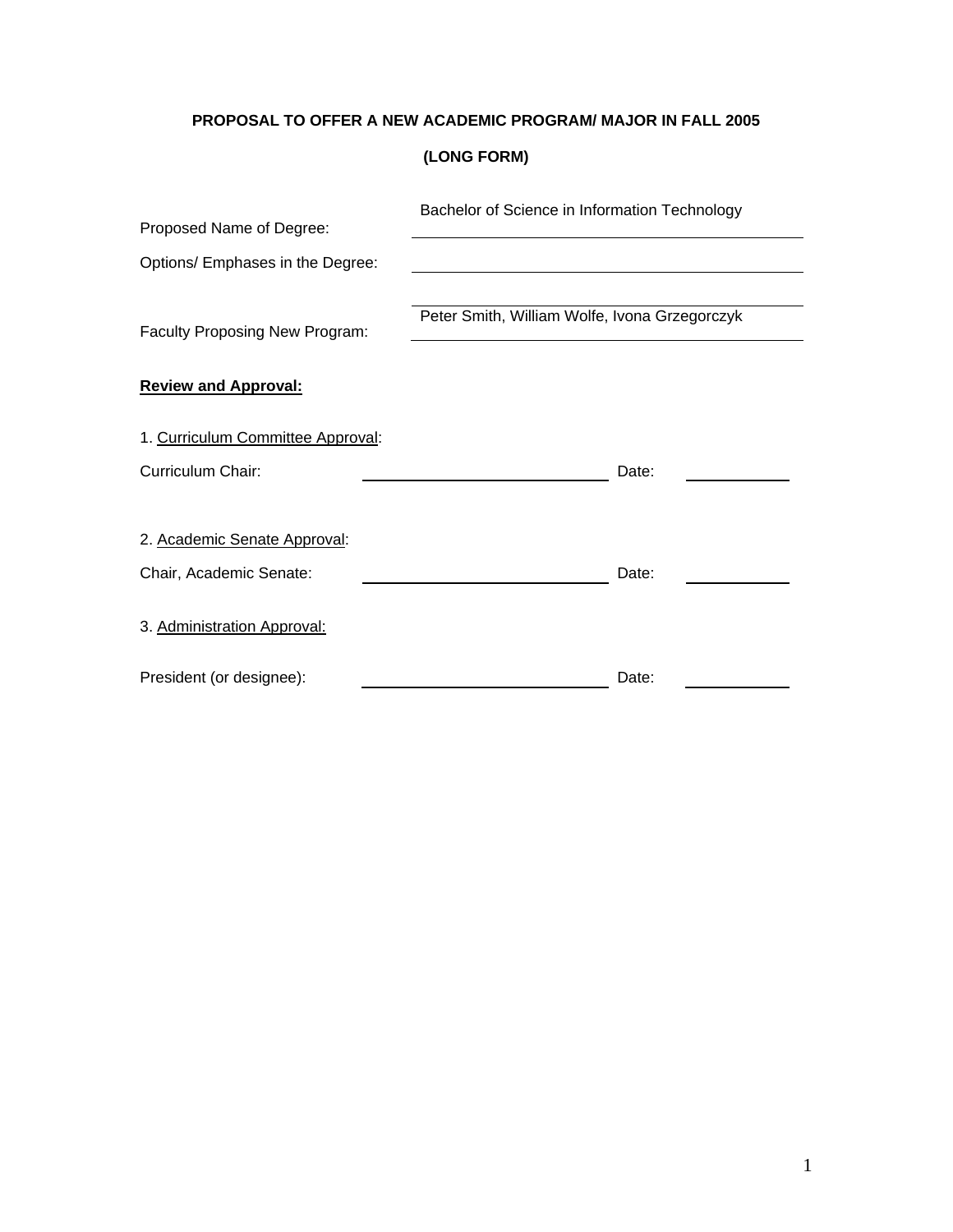## **PROCEDURE FOR SUBMITTING PROPOSALS FOR NEW PROGRAMS**

- **1. Definition of the Proposed Degree Major Program**
	- **a. Name of the campus submitting the request, the full and exact designation (degree terminology) for the proposed degree major program, and academic year of intended implementation.**

California State University Channel Islands Bachelor of Science in Information Technology Fall 2005

**b. Name of the department, departments, division or other unit of the campus that would offer the proposed degree major program. Identify the unit that will have primary responsibility.**

Computer Science.

**c. Name, title, and rank of the individual(s) primarily responsible for drafting the proposed degree major program.**

William Wolfe, PhD Professor of Computer Science

Peter Smith, PhD Professor of Computer Science

Ivona Grzegorczyk, PhD Professor of Mathematics

**d. Objectives of the proposed degree major program.**

This BSIT program is specifically designed to provide an avenue of advancement for students with associates degrees in a technology discipline such as networking (e.g.: Moorpark College's Associate in Science Degree in Computer Network Systems Engineering). This new program gives the student the opportunity to complete a Bachelor of Science degree in Information Technology. The course work will provide a foundation in mathematics, programming, networking, databases, web, computer architecture and information systems. The BSIT sits between a BS in Computer Science and a BS in Management Information Systems, emphasizing the fastest growing segments of the both: Web Systems, Databases, and Networks. For a foundation, the BSIT program draws from both camps: mathematics, science, and computer programming from Computer Science, and business organization and project management from Management Information Systems. From there it adds depth in Web Programming and Technology, Database Theory and Design, and Data Communications and Networking, while allowing for further depth in these or related areas such as e-Commerce, Computer Security, and Multimedia.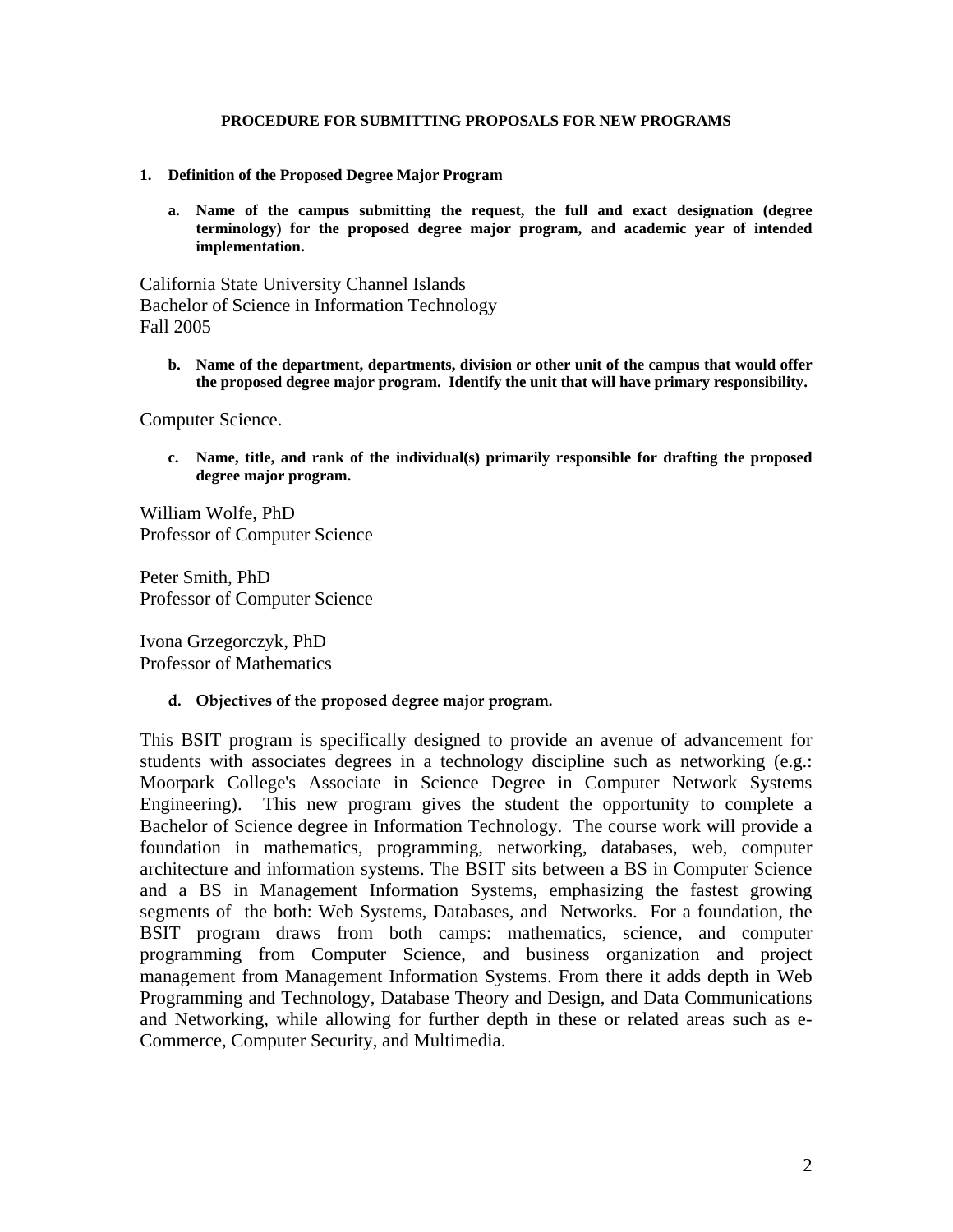**e. Total number of units required for the major. List of all courses, by catalog number, title, and units of credit, to be specifically required for a major under the proposed degree program. Identify those new courses that are (1) needed to initiate the program and (2) needed during the first two years after implementation (Complete Table 1). Include proposed catalog descriptions of all new courses.** 

# **BSIT Program Requirements**

A total of 120 Semester units are required for the BSIT.

## **Lower Division Requirements (60 units)**

Students entering this program are expected to have completed an associate's degree (or equivalent) in a technology area, including:

- a. Statistics.
- b. One semester of a Laboratory science (Physics, Chemistry, or Biology).
- c. First course in a computer programming language such as C, Java or C++.
- d. First course in Computer Architecture and Assembly Language.
- e. CSU GE Certification or courses fulfilling the CSUCI lower division general education requirements.
- f. A minimum of 15 units of lower division coursework in a technology area (computer technology, electronics technology, manufacturing technology, engineering, computer science, etc.).

Students who have not completed these 60 units prior to their admission to the program will be required to complete them at CSUCI or a community college. Course substitutions for these requirements may be made with the approval of the department chair.

(Continued on the next page).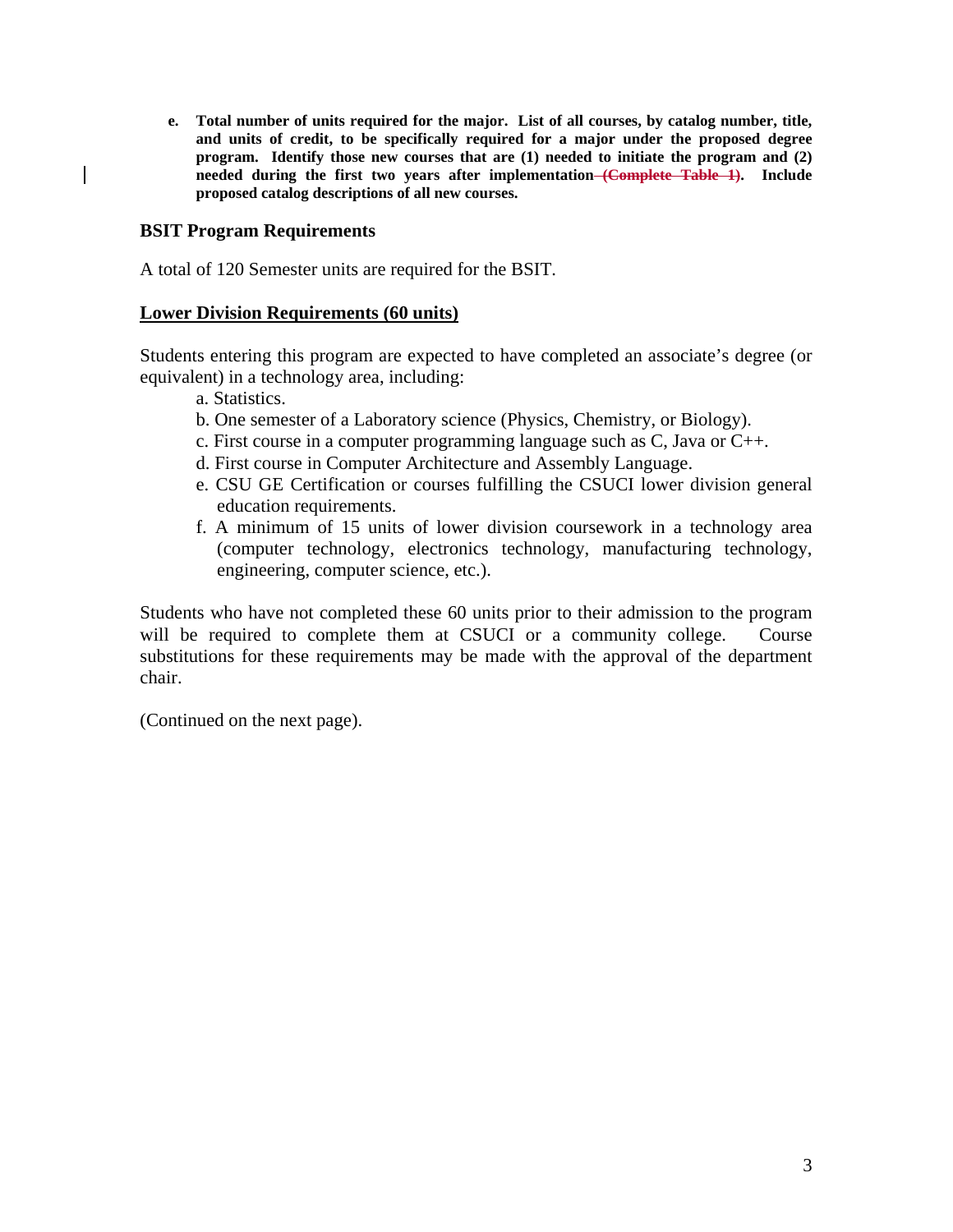# (section 1e, continued)

# **Upper Division Requirements:**

|                         |     | <b>Mathematics and Science Requirements (7 Units)</b> |   |
|-------------------------|-----|-------------------------------------------------------|---|
| Math                    | 300 | Discrete Mathematics I                                | 3 |
| Lab Science             | П   | (Physics, Chem., or Bio.)                             |   |
|                         |     |                                                       |   |
| Core Courses (24 Units) |     |                                                       |   |
| IT                      | 151 | Data Structures for IT                                | 3 |
| IT                      | 262 | Computer Organization for IT                          | 3 |
| IT                      | 280 | Web Programming                                       | 3 |
| IT                      | 429 | Computer Networks for IT                              |   |
| IT                      | 420 | Database Theory and Design for IT                     | 3 |
| IT                      | 362 | Operating Systems for IT                              | 3 |
| CIS                     | 310 | <b>Management Information Systems</b>                 | 3 |
| <b>MGT</b>              | 320 | Management of Organizations                           | 3 |
|                         |     |                                                       |   |

#### **Upper Division Interdisciplinary GE (9 Units)**

As a graduation requirement, all CSUCI students must complete 48 units of General Education. Nine of the 48 units must be resident upper division, interdisciplinary courses numbered in the 330-349 or 430-439 ranges.

### **Electives (15 units)**

|             | Choose 15 units from:                                             |   |
|-------------|-------------------------------------------------------------------|---|
| IT          | 400 eCommerce                                                     | 3 |
| IT          | 401 Web Intelligence                                              |   |
| IT          | 424 Computer System Security for IT                               |   |
| IT          | 402 Advanced IT Programming                                       |   |
| IT          | 464 Computer Graphics for IT                                      |   |
| IT          | 469 AI and Neural Networks for IT                                 |   |
| IT          | 430 Advanced DB Systems                                           |   |
| IT          | 490 Special Topics for IT                                         |   |
| <b>COMP</b> | 452 Computational Bioinformatics                                  |   |
| ART         | 324 Commun. Design Technology: Web Design                         | 3 |
| ART         | 326 Digital Media Art: 3D Computer Animation                      |   |
|             | (Additional electives to be added based on faculty availability). |   |
|             |                                                                   |   |

| Capstone (5 units) |                        |  |
|--------------------|------------------------|--|
| MGT                | 471 Project Management |  |
| IТ                 | 499 Capstone Project   |  |
|                    |                        |  |
|                    |                        |  |

### **BSIT Summary (120 units)**

| <b>Lower Division Requirements</b>   | (units: 60) |
|--------------------------------------|-------------|
| Mathematics and Science Requirements | (units: 7)  |
| <b>Core Courses</b>                  | (units: 24) |
| Upper Division Interdisciplinary GE  | (units: 9)  |
| <b>Upper Division Electives</b>      | (units: 15) |
| Capstone                             | (units: 5)  |
|                                      |             |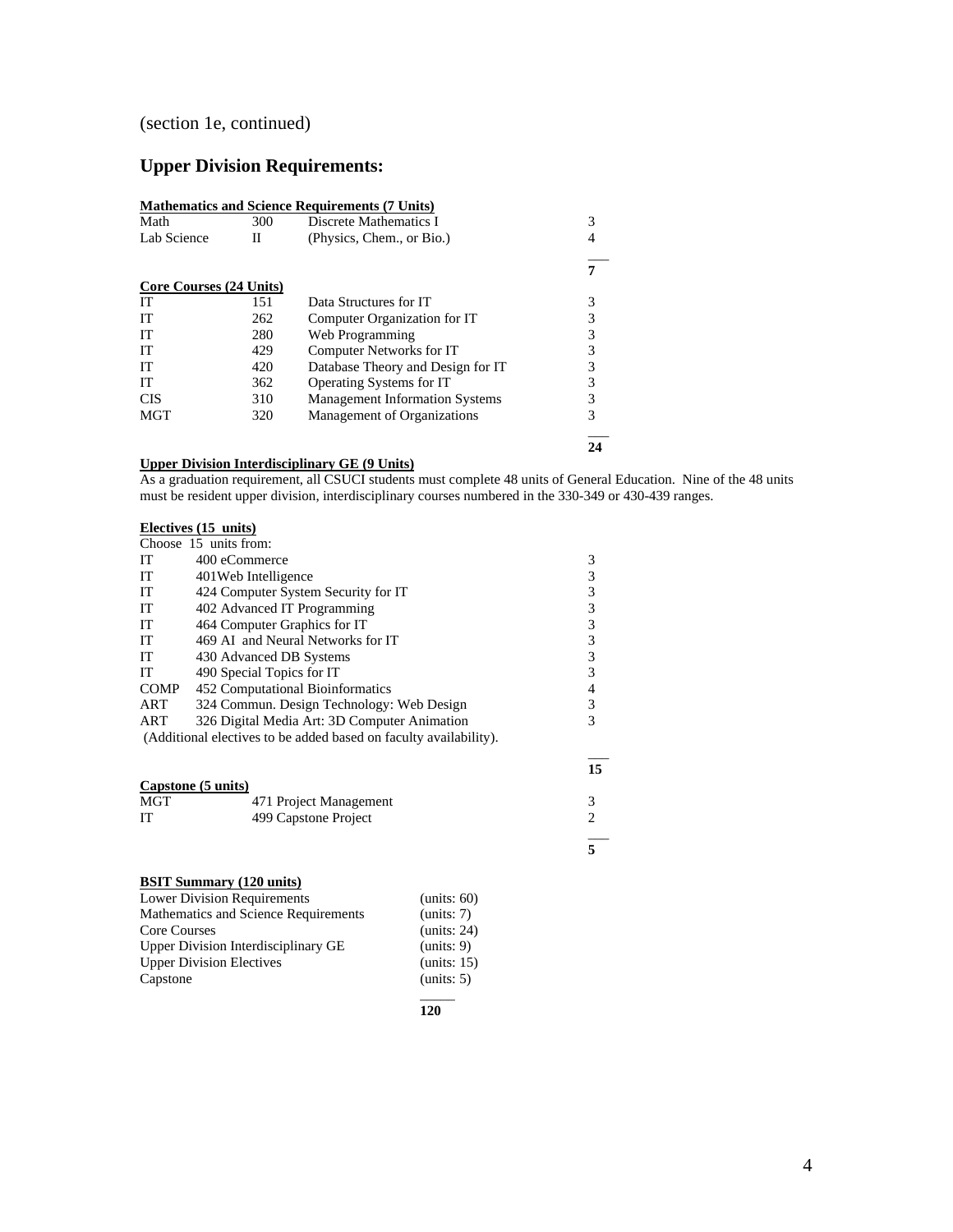(section 1e, continued)

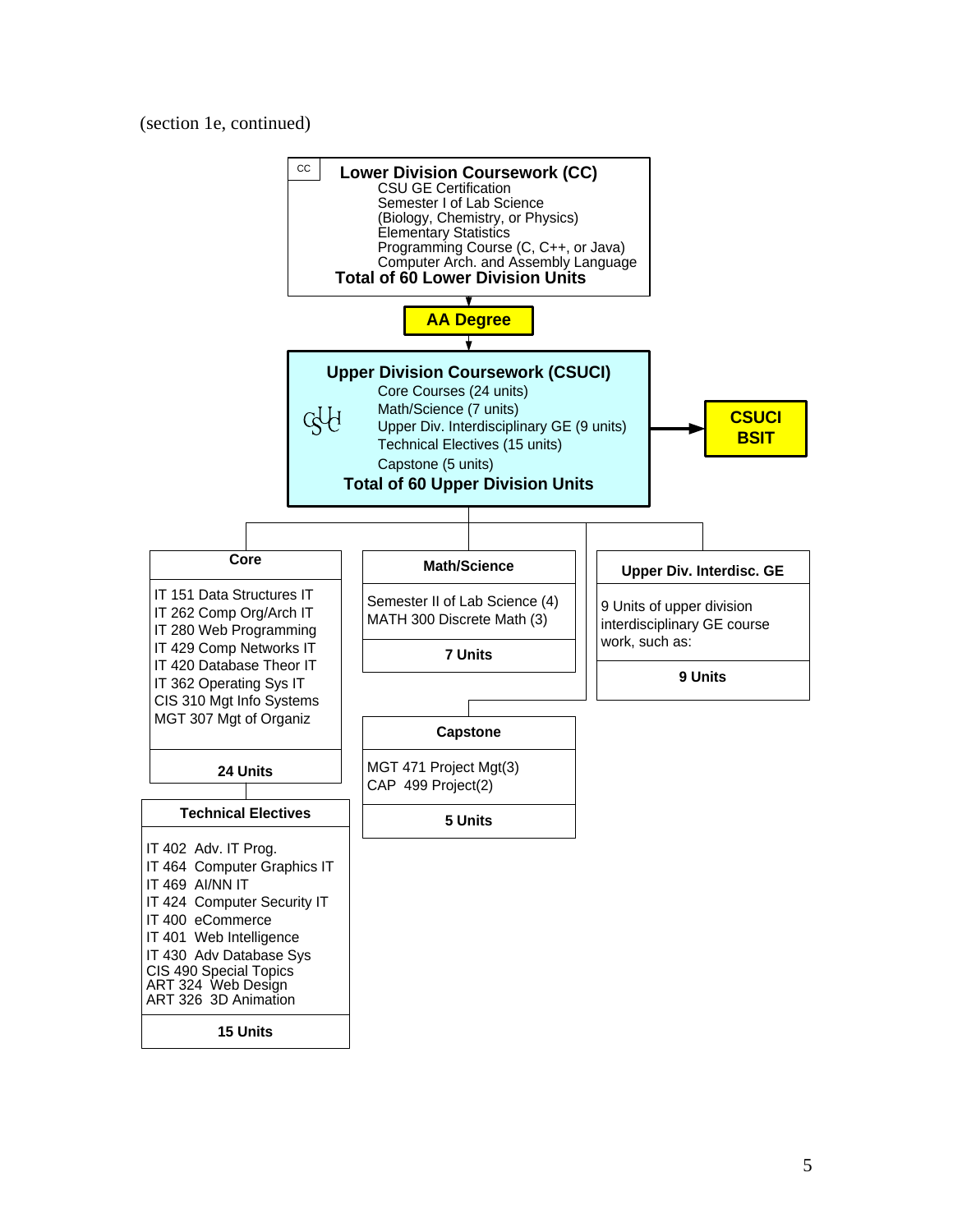## (section 1e, continued) **Catalog Descriptions of New Courses:**

### **IT 151 Data Structures for IT (3)**

Three hours of lecture in the lab per week.Introduction to data structures and the algorithms that use them. Review of composite data types such as arrays, records, strings and sets. Topics include: abstract data types, stacks, queues, linked lists, trees and graphs, recursion, and time complexity. Course designed for IT majors.

Prerequisites: COMP 150 First course in programming (C, C++, or Java).

## **IT 262 Computer Organization and Architecture for IT (3)**

Overview of main system components: CPU, main memory, secondary memory, input/output. Data representation. Digital logic. PC Architecture. CISC and RISC. RAM and cache memories. Disks and RAID. Instruction set design. Input/Output and bus technology. Other architectures. Benchmarking. Trends in computer architecture. Three hours of lecture per week. Prerequisites: COMP 162

#### **IT 280 Web Programming (3)**

Three hours of lecture in the lab. This course provides an overview of the many languages and techniques used in web progamming. This includes Java, JavaScript, PHP, Python, Perl, JSP and ASP, as well as database query languages and XML. Sample applications are built for dynamic web pages and web sites. Prerequisites: MATH 300 IT 151

#### **IT 362 Operating Systems for IT (3)**

Examination of the principal types of operating systems including batch, multi-programming, and timesharing. Networked systems are also discussed. The salient problems associated with implementing systems are considered including interrupt or event driven systems, multi-tasking, storage and data base management, and input-output. Role and tasks of system administrator. System management tools. Case analysis of systems such as DOS/Windows, Linux/Unix, VMS. Projects will be implemented to reinforce the lectures.

Prerequisites: IT 262

#### **IT 400 eCommerce (3)**

Three hours of lecture in the lab.

Fundamentals of database driven web sites. Online accounts, cookies, shopping carts, data collection and storage, and data security. Covers user interface design, navigation and site search strategies and database support.

Prerequisites: IT 280 IT 420

### **IT 401 Web Intelliegence (3)**

Three hours of lecture in the lab.

Using web programming to extract information, using intelligent search engines, artificial intelligence techniques (expert systemts, agents). Topics include: data mining, data warehousing, natural language processing, decision support systems, and intelligent agents. Prerequisites: IT 402 Advanced IT Programming.

#### **IT 402 Advanced IT Progamming (3)**

Three hours of lecture in the lab. Covers a variety of programming languages, including java, c, c++, perl, asp, and php. This course focuses on building applications that are useful to IT professionals, such as applications for network security, maintenance and surveillance. Prerequisites: IT 280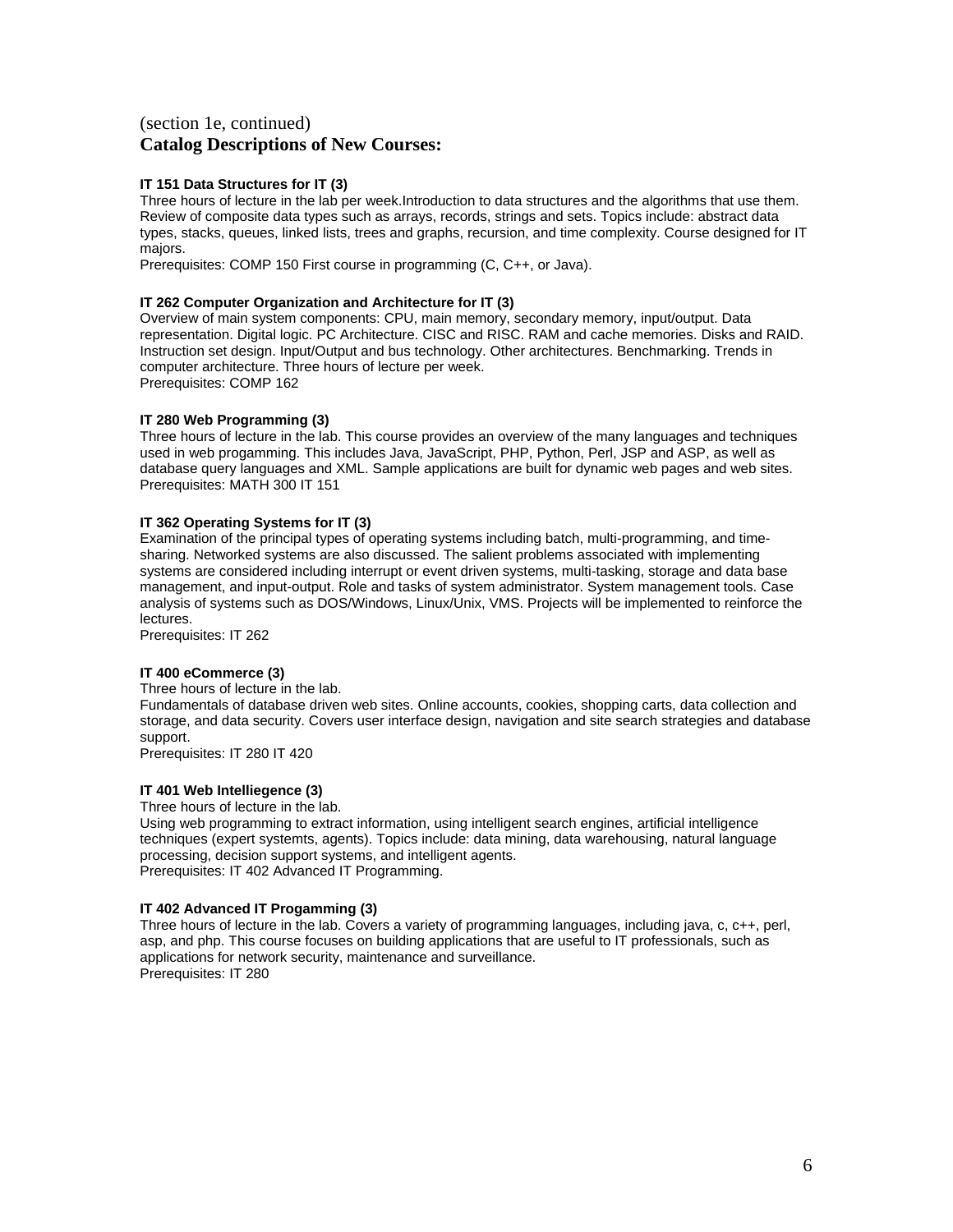### (section 1e, continued)

#### **IT 420 Database Theory and Design for IT (3)**

Three hours of lecture in the lab per week.

Database structure including: structure definition, data models, semantics of relations, and operation on data models. Database schemas: element definition, use and manipulation of the schema. Elements of implementation. Algebra of relations on a database. Hierarchical data bases. Discussion of information retrieval, reliability, protection and integrity of databases. Prerequisites: MATH 300

#### **IT 424 Computer System Security for IT (3)**

Security techniques and practices in operating systems,databases and computer networks.Analysis of formal security models. Introduction to the OSI Security Architecture, cryptography, public key security systems and firewalls.

Prerequisites: IT 429

#### **IT 429 Computer Networks for IT (3)**

Basic software design and analysis considerations in networking computers into coherent, cooperating systems capable of processing computational tasks in a distributed manner. Network topology, routing procedures, message multiplexing and process scheduling techniques. Prerequisites: IT 362

### **IT 464 Computer Graphics for IT (3)**

Three hours of lecture in the lab per week.

Fundamental concepts of computer graphics. Graphics devices; graphics languages; interactive systems. Applications to art, science, engineering and business. Trade-offs between hardware devices and software support.

Prerequisites: MATH 300 IT 151

### **IT 469 Artificial Intelligence/Neural Networks for IT (3)**

Three hours of lecture in the lab per week.

An exploration of the use of computers to perform computations normally associated with intelligence, pattern formation and recognition using various backpro iterations. Stacks, decision trees and other modern mining tools and computational models for knowledge representation will be covered. Other topics may include natural language and imaging.

Prerequisites: MATH 300 IT 151

#### **IT 472 BSIT Capstone (2)**

Implement a realistic Information Technology project. Identify project goals in consultation with an industry representative. Produce the project requirements, design and complete documentation. Implement the project design, test and debug the system. Present the project results to the class and the industry representative. Work in teams.

Prerequisites: MGT 4xx Senior standing in the BSIT program.

#### **IT 490 Special Topics for IT (3)**

The course addresses current issues in Information Technology. Specialized topics will be studied. May be repeated as topics change.

Prerequisites: (No specific course.) Senior standing in the BSIT program.

**f. List of elective courses, by catalog number, title, and units of credit that can be used to satisfy requirements for the major. Identify those new courses that are (1) needed to initiate**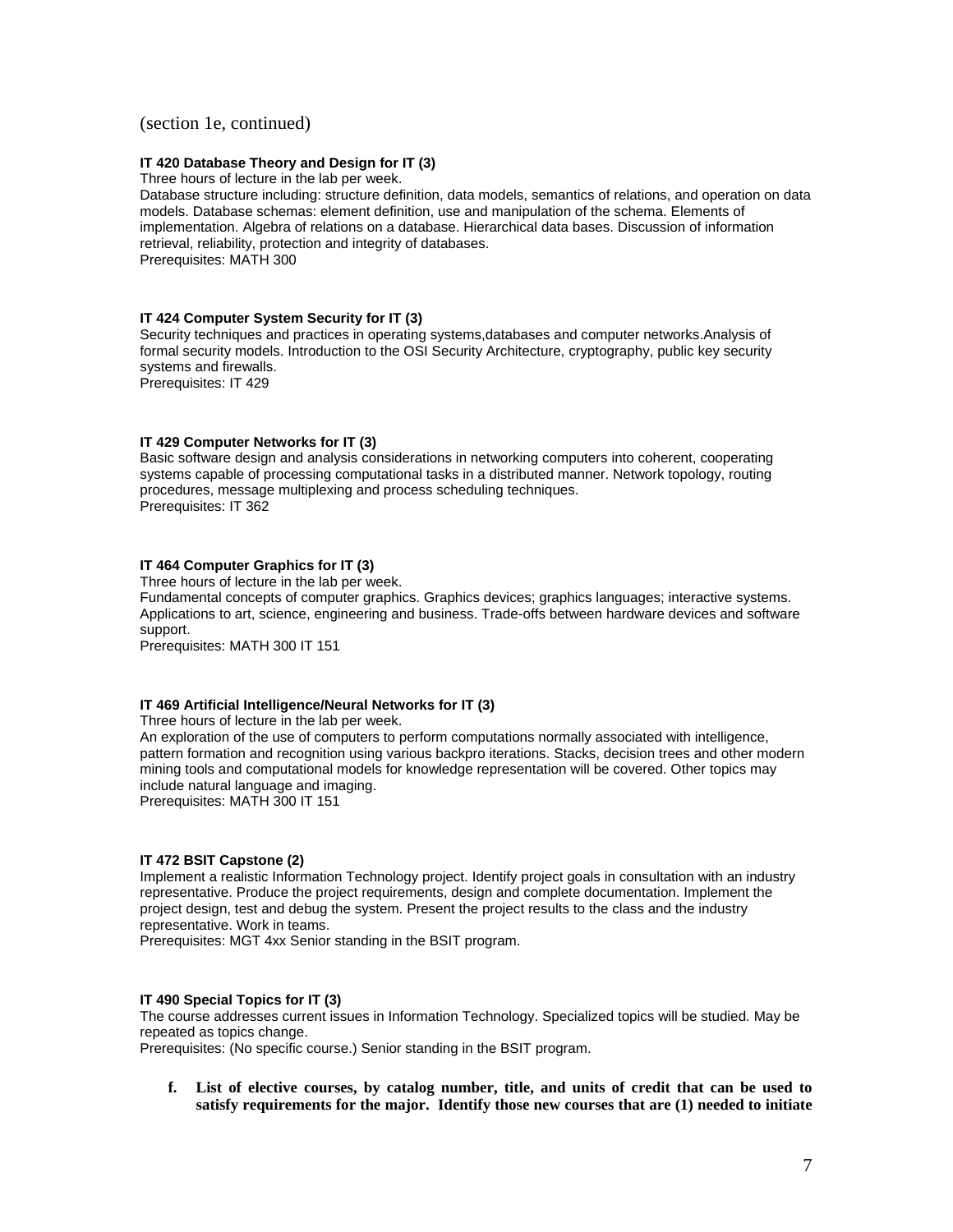**the program and (2) needed during the first two years after implementation (Complete Table 1). Include proposed catalog descriptions of all new courses.** 

The course listings in section 1e provide this information.

**g. If any formal options, concentrations, or special emphases are planned under the proposed major, explain fully.**

It is expected that the student will select electives that emphasize one of the following themes: Web Technology, Computer Security, Database Systems, or Network and Computer Architectures.

Each student will consult with the BSIT advisor and select the appropriate available courses as they add depth in any of these areas.

For example, a student entering the BSIT program is expected to have already satisfied the lower division requirements described earlier, typically at a community college. The two years of upper division course work: (see figure on next page).

> Typical BSIT Plan of Study (Emphasis in Web Technology)



Notes

1. The bold boxes are required courses.

2. Thin line boxes are electives.

3. Lines and arrows indicate prerequisites.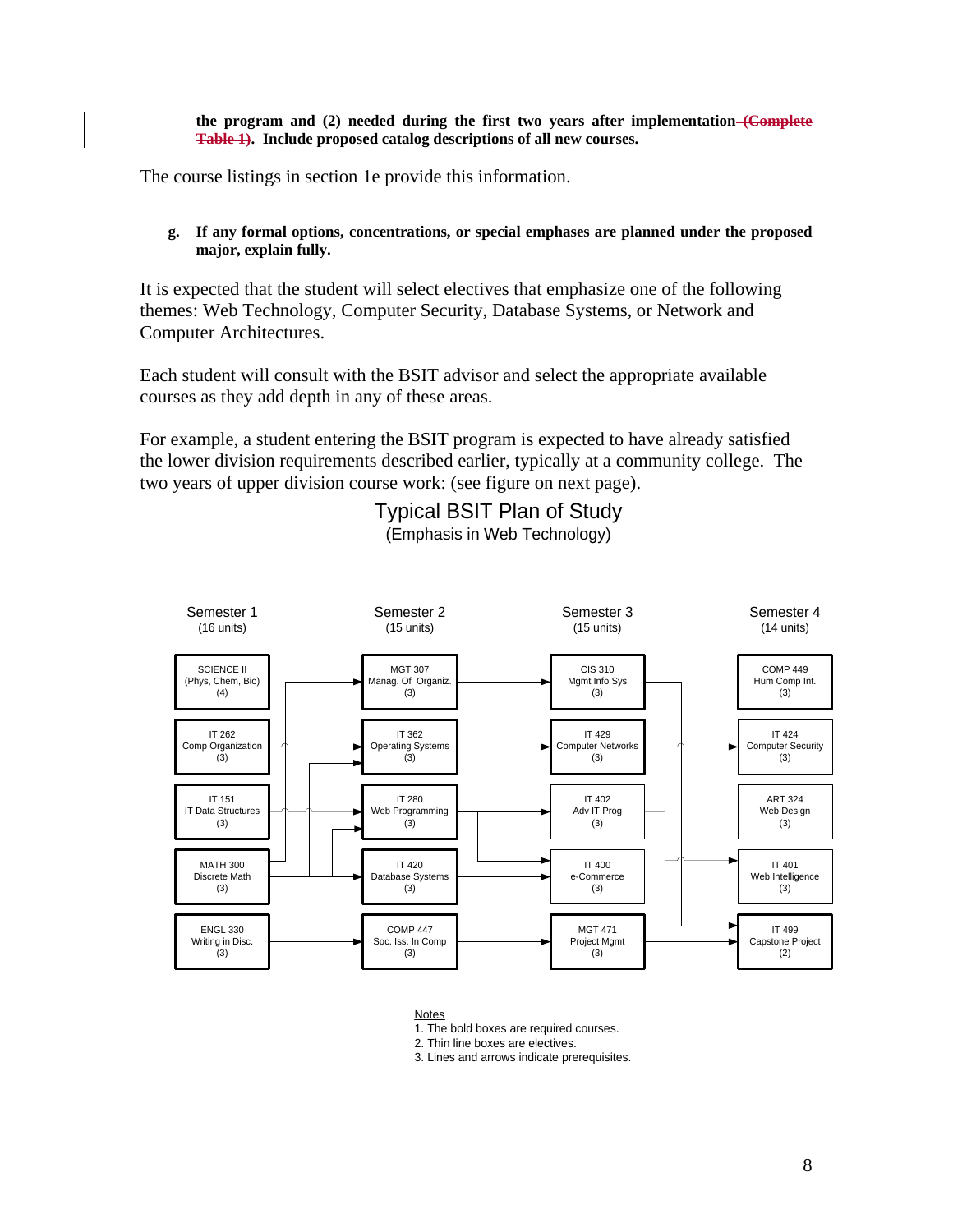**h. Course prerequisites and other criteria for admission of students to the proposed degree major program, and for their continuation in it.**

## **BSIT Prerequisites:**

Students entering this program are expected to have completed an associate's degree (or equivalent) in a technology area, including:

- a. Statistics.
- b. One semester of a Laboratory science (Physics, Chemistry, or Biology).
- c. First course in a computer programming language such as C, Java or C++.
- d. First course in Computer Architecture and Assembly Language.
- e. CSU GE Certification or courses fulfilling the CSUCI lower division general education requirements.
- f. A minimum of 15 units of lower division coursework in a technology area (computer technology, electronics technology, manufacturing technology, engineering, computer science, etc.).

Students who have not completed these 60 units prior to their admission to the program will be required to complete them at CSUCI or a community college. Course substitutions for these requirements may be made with the approval of the department chair.

**i. Explanation of special characteristics of the proposed degree major program, e.g., in terminology, units of credit required, types of course work, etc.**

This BSIT program is specifically designed to provide an avenue of advancement for students with associates degrees in a technology discipline such as networking (e.g.: Moorpark College's Associate in Science Degree in Computer Network Systems Engineering). This new program gives the student the opportunity to complete a Bachelor of Science degree in Information Technology. The course work will provide a foundation in mathematics, programming, networking, databases, web, computer architecture and information systems.

CSUCI is working closely with the local community colleges on this project. The CC's feel strongly that a BSIT at CSUCI is in big demand, and that it will help to strengthen their technology programs, which typically reach a dead end at the Associate's level. The CC's have worked with CSUCI to build a program that will provide many of their technology students a clear path to a 4 year degree.

**j. For undergraduate programs, provisions for articulation of the proposed major with community college programs.**

CSUCI has worked closely with the local CC's and have identified the basic articulation requirements.

Students entering this program are expected to have completed an associate's degree (or equivalent) in a technology area, including:

a. Statistics.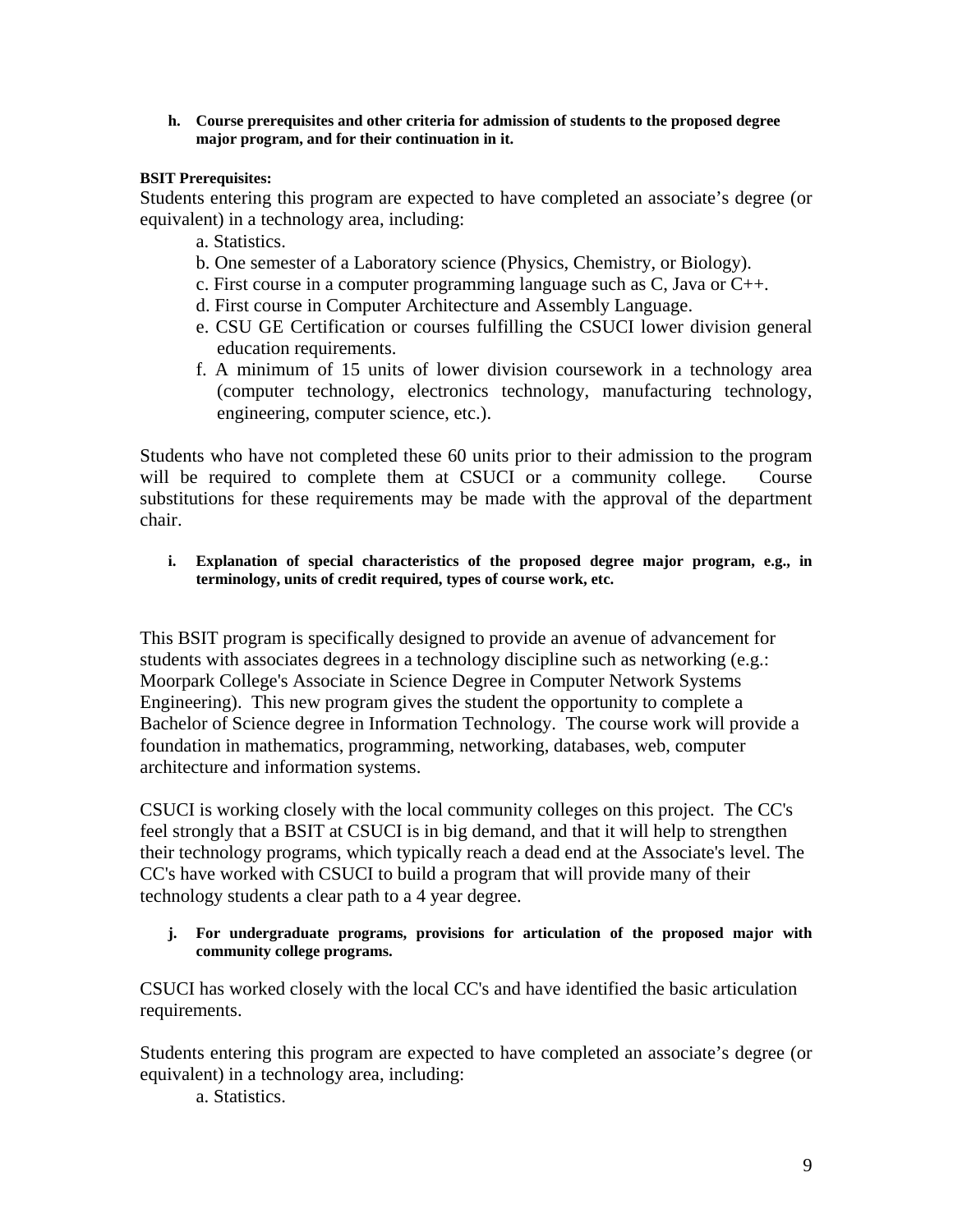- b. One semester of a Laboratory science (Physics, Chemistry, or Biology).
- c. First course in a computer programming language such as C, Java or C++.
- d. First course in Computer Architecture and Assembly Language.
- e. CSU GE Certification or courses fulfilling the CSUCI lower division general education requirements.
- f. A minimum of 15 units of lower division coursework in a technology area (computer technology, electronics technology, manufacturing technology, engineering, computer science, etc.).

Students who have not completed these requirements prior to their admission to the program will be required to complete them at CSUCI or a community college. Course substitutions for these requirements may be made with the approval of the department chair.

## **k. Provision for meeting accreditation requirements, where applicable, and anticipated date of accreditation request.**

The program is designed in accordance with the major accrediting body ABET:

# **Accreditation Board for Engineering and Technology, Inc.**

111 Market Pl., Suite 1050 Baltimore, MD 21202 (410) 347-7700 (410) 625-2238 (Fax)

Currently, ABET has specific accreditation criteria for Information Systems and Software Engineering, but not for Information Technology. A subcommittee of the ACM (Association of Computing Machinery), the special interest group on information technology education (SIGITE), is currently working on the criteria. Professor Wolfe is on that committee. The committee will meet on October 28, 2004, in Salt Lake City, Utah, and Professor Wolfe will attend the meeting to be sure that our program meets the criteria when it is finally published.

We expect to apply for ABET accreditation in Information Technology in Fall of 2008.

## **2. Need for the Proposed Degree Major Program**

**a. List of other California State University campuses currently offering or projecting the proposed degree major program; list of neighboring institutions, public and private, currently offering the proposed degree major program.**

We know of no other CSU campus that offers a BSIT, although there is a BS Information Systems program offered at CSUN, College of Business and Economics, in the Department of Accounting and Information Systems, that has some similarities.

We know of no other local institution that offers a BSIT program.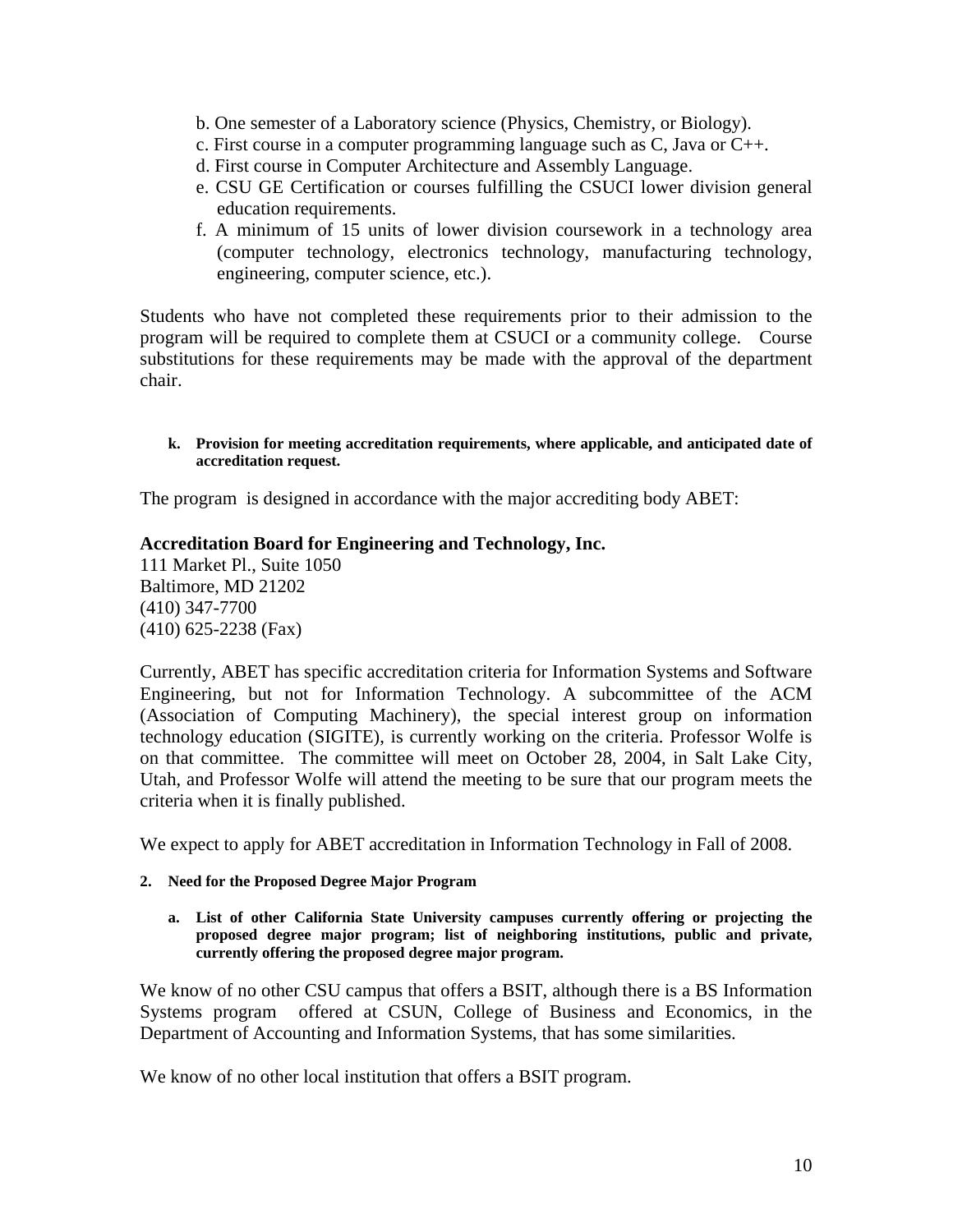## **b. Differences between the proposed program and programs listed in Section 2a above.**

The CSUN degree is a B.S. in Information Systems with an option in Information Technology, it is not an Information Technology degree. It is a combination of computer science and business courses. There are also courses referred to as IS courses. However, the main focus is "business" since that is the school offering the course work.

Furthermore, the CSUCI BSIT program is designed to be compatible with the lower division technology programs being offered in community colleges across the state of CA. The CSUN program has many lower division requirements, such as Engineering Calculus, that those technology students do not typical have.

Similarly, local institutions that offer related degrees, such as Information Systems, are heavily vested in Business courses, as opposed to Technology courses.

# **f. Professional uses of the proposed degree major program.**

Potential career option for BSIT graduates include: Computer Systems Integrator, Computer Systems Manager, Information Technology Designer, Information Technology Support, Database Systems Manager, Database Systems Designer, Data Communications Analyst, Network Manager, Network Designer, Web Technology Manager, Web Technology Support.

Information technology continues to be at the backbone of all business enterprises. Although there are computer science programs and business programs that provide support for this high demand area, there are no programs that fill the gap between the highly analytical/theoretical computer science programs and the mostly managerial business programs. In particular, this BSIT program will provide an avenue of advancement for the many students graduating from the community colleges with technology oriented degrees.

The BSIT is meant to satisfy a community/regional/statewide need for a program that emphasizes the fast growing segments of enterprises: Web Technology, Databases, and Networks. For a foundation, the BSIT program draws from: basic mathematics, science, and computer programming from Computer Science, and basic business organization and project management from Management Information Systems. From there it adds depth in Web Technology, Database Theory and Design, and Data Communications and Networking, while allowing for area concentrations in any of these or related areas such as e-Commerce, Computer Security, and Multimedia.

Also:

1. Network systems and data communications analysts are projected by the Bureau of Labor Statistics to be the second fastest growing occupation over the period from 2002 to 2012. See: <http://www.bls.gov/news.release/ecopro.t04.htm>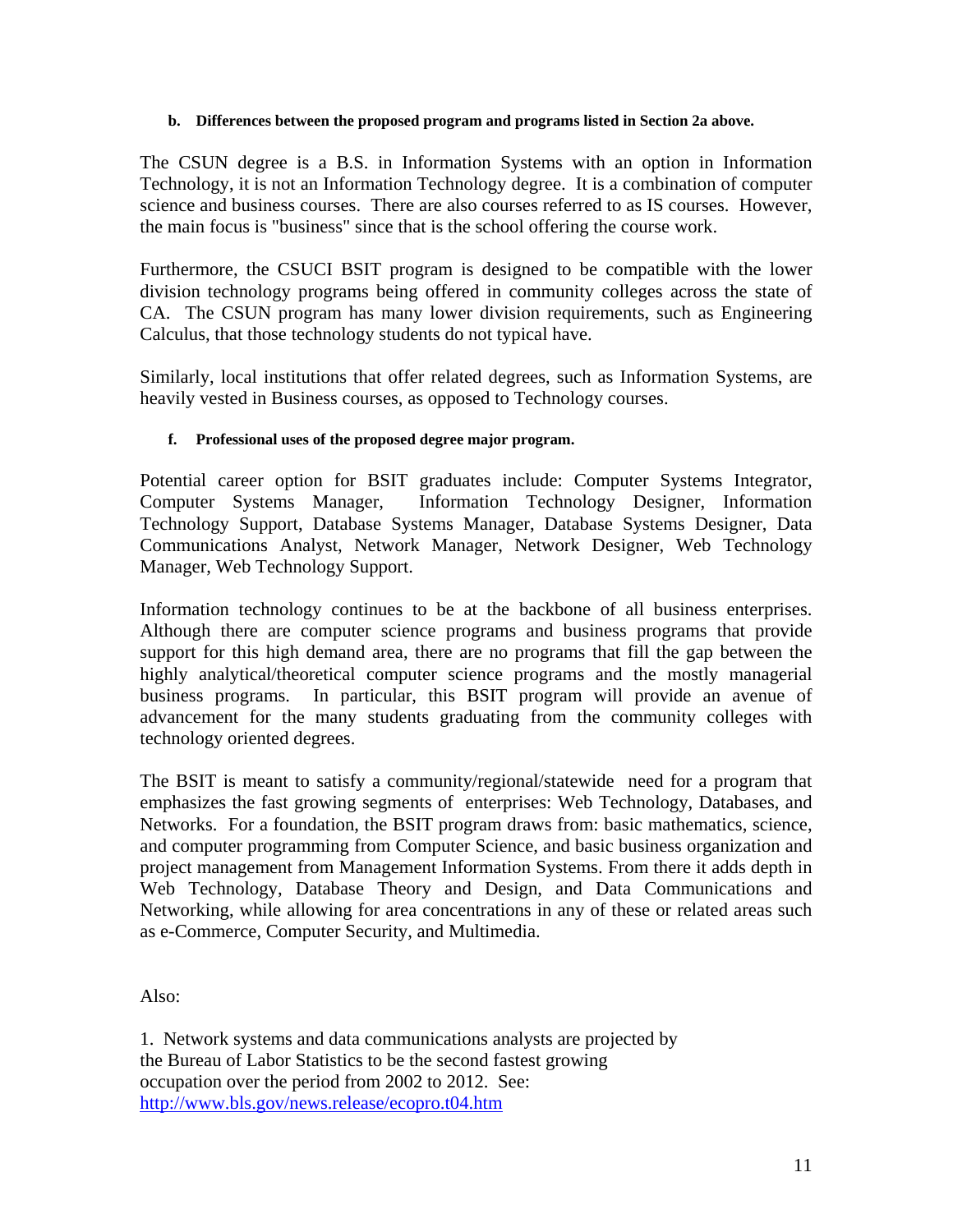2. Computer systems design and related services, and Internet services, data processing and other information services are two industries with the fastest projected wage and salary growth between 2002 and 2012. See: <http://www.bls.gov/news.release/ecopro.t03.htm>

3. Employment in computer and mathematical occupations is expected to grow over 34% in the period from 2002 to 2012. This is the highest projected growth of all major occupational groups as specified by the Bureau of Labor Statistics. See:

<http://www.bls.gov/news.release/ecopro.t02.htm>

**g. The expected number of majors in the year of initiation and three years and five years thereafter. The expected number of graduates in the year of initiation and three years and five years thereafter.**

|                 | Number of Majors | Number of Graduates |
|-----------------|------------------|---------------------|
| Initiation Year | 20               |                     |
| Third year      | 60               | 40                  |
| Fifth year      | 150              | 80                  |

(from CSU Channel Islands Enrollments Models)

## **3. Existing Support Resources for the Proposed Degree Major Program**

**a. Faculty members, with rank, appointment status, highest degree earned, date and field of highest degree, and professional experience (including publications if the proposal is for a graduate degree), who would teach in the program.**

## **BRIEF FACULTY BIOGRAPHIES (up to 3 relevant publications listed).**

### **Ivona Grzegorczyk**

Professor of Mathematics PhD in Mathematics, UC Berkeley, 1990 Mathematics Professor since 1990 Extensive experience in the areas of algebraic geometry, moduli problems, applied mathematics, mathematics education.

### *Selected publications:*

1. On Newstead's Conjecture on Vector Bundles on Algebraic Curves, Mathematichen Annallen 300, 521-541(1994).

2. Mathematics and Fine Arts, Kendall/Hunt publishing Co., (2000) .

3. Geography of Brill-Noether Loci for Small Slopes (with L. Brambila-Paz and P. Newstead), Journal of Algebraic Geometry. 6 (1997).

### **Peter Smith**

Professor of Computer Science PhD in Computer Studies, Lancaster University, 1975 Computer Science Professor since 1980 Extensive experience in the areas of data structures and algorithms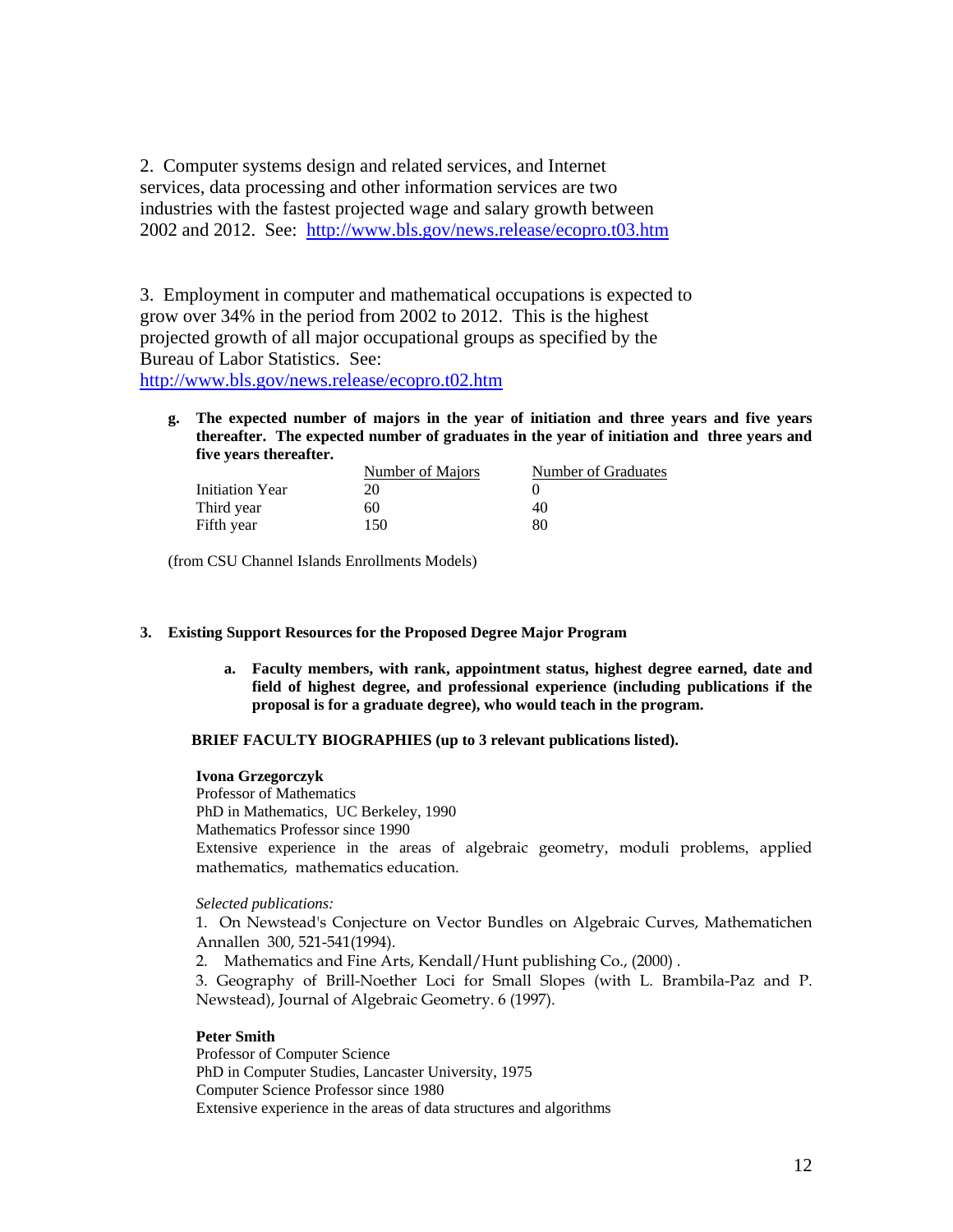*Selected publications:*

1. Applied Data Structures with C++ , Jones and Bartlett, 2004

2. Experiments with word-by-word compression of English text using lexicons, **Computer Journal**, 1992.

3. Experiments with a very fast substring search algorithm, **Software-Practice and Experience**, 1991.

### **William Wolfe**

Professor of Computer Science PhD in Mathematics, CUNY, 1976 Computer Science Professor since 1988 Extensive experience in Neural Networks, Artificial Intelligence, Databases.

*Selected publications:*

- 1. Student Peer Reviews in an Upper Division Mathematics Class, **Exchanges**: The Online Journal of Teaching and Learning in the CSU, September
- 2. Thee Scheduling Algorithms Applied to the Earth Observing Systems Domain **INFORMS Journal on Management Science**, Vol. 46, No. 1, January 2000 pp. 148-
- 3. A Fuzzy Hopfield-Tank TSP Model **INFORMS Journal on Computing**, Vol. 11, No. 4, Fall 1999 pp. 329-

## **Geoffrey Dougherty**

Professor of Physics Ph.D. in Biophysics, University of Keele, 1979 Medical Imaging/Physics Professor since 1986 Extensive experience in medical imaging, image analysis, and bioengineering.

*Selected publications:*

- 1. Dougherty, G and Henebry, G. Lacunarity analysis of spatial pattern in CT images of vertebral bone for assessing osteoporosis. Med. Eng. Phys., 2002, **24**, 129-138.
- 2. Dougherty, G. and Kawaf Z. The point spread function revisited: image restoration using 2-D convolution. Radiography, 2001, **7**, 255-262.
- 3. Dougherty, G. and Henebry, G. Fractal signature and lacunarity in the measurement of the texture of trabecular bone in clinical CT images. Med. Eng. Phys., 2001, **23**, 369- 380.

### **Jesse Elliot**

Assistant Professor of Mathematics PhD in Mathematics, UC Berkeley, 2003 Mathematics Professor since 2003 Experience in commutative algebra and number theory.

*Selected publications:*

- 1 Witt-Burnside Rings (dissertation), UC Berkeley, 2003
- 2 Binomial Rings (preprint on website)

### **Jorge Garcia**

Assistant Professor of Mathematics PhD in Mathematics, U-W Madison, 2002 Mathematics Professor since 2002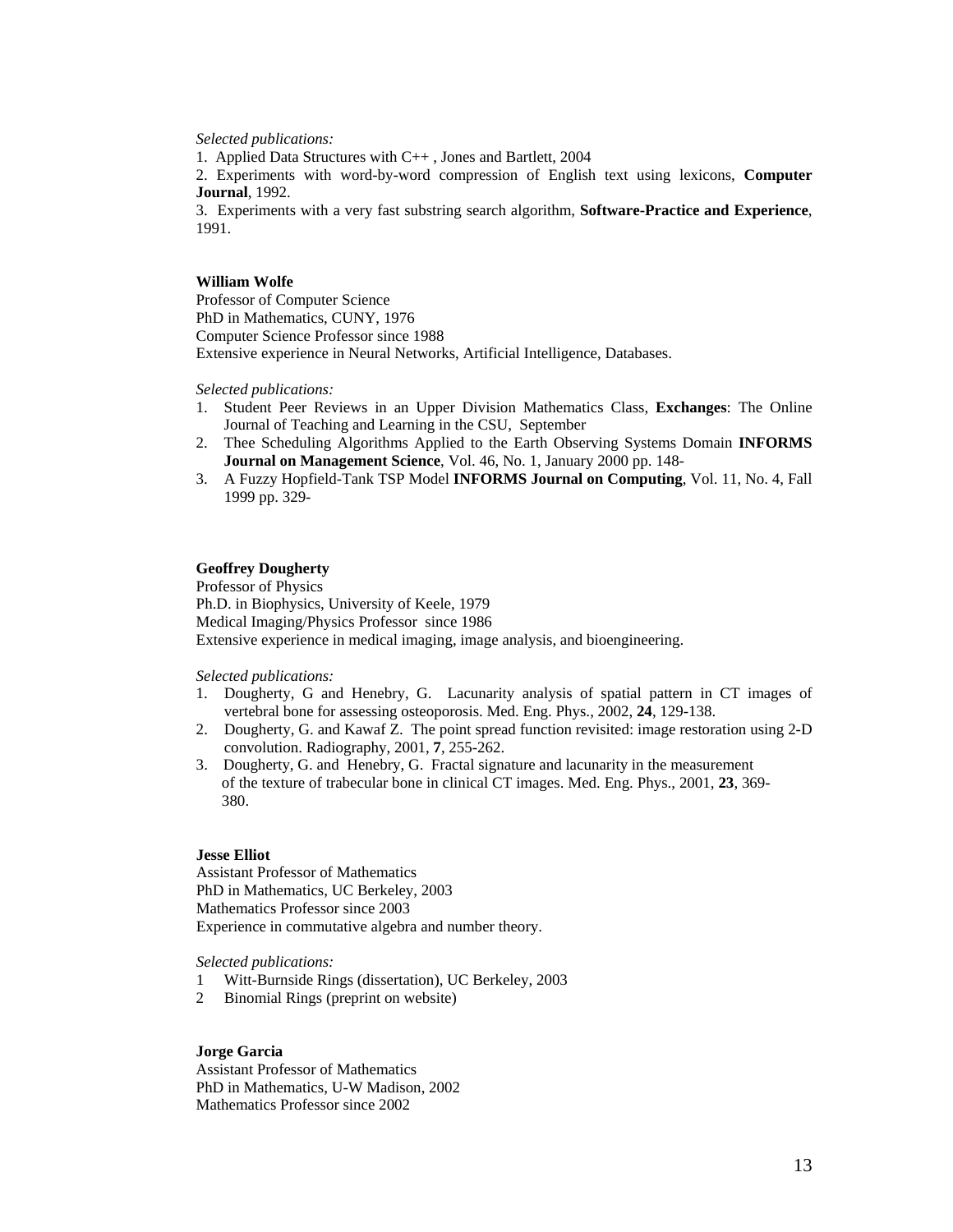Extensive experience in Stochastic Processes, Large Deviations, Stochastic Integrals, Probability, Markov Processes and Measure Theory.

### *Selected publications:*

- 1. An Extension of the Contraction Principle, Journal of Theoretical Probability, October, 2003
- 2. A Large Deviation Principle for Stochastic Integrals (In Preparation)
	- Three additional full-time professors in the Computer Science and Mathematics areas are planned for Fall 2005
	- Other CSUCI full-time science faculty will offer interdisciplinary and computation intensive application courses.

This program will require classroom space, computer laboratory space, library materials, library electronic databases and the use of Information Technology (IT) resources.

### **4. Additional Support Resources Required**

**b. Any special characteristics of the additional faculty or staff support positions needed to implement the proposed program.**

Ph.D. degrees in Computer Sciences or closely related fields. Since this is a "self support" program, all hiring of additional faculty will be handled via the Office of Extended Education

**c. The amount of additional lecture and/or laboratory space required to initiate and sustain the program over the next five years. Indicate any additional special facilities that will be required. If the space is under construction, what is the projected occupancy date? If the space is planned, indicate campus-wide priority of the facility, capital outlay program priority, and projected date of occupancy.**

This program will be offered as "self support" and therefore all additional lab space will be negotiated for a price through the Office of Extended Education. Since all students are going to be technology literate, some of the courses (or part if the courses) will be offered on-line. This would give the opportunity for local working professionals to participate in the program.

**d. Additional library resources needed. Indicate the commitment of the campus to purchase or borrow through interlibrary loan these additional resources.**

No additional library resources needed above the existing CSUCI Library acquisition program.

**e. Additional equipment or specialized materials that will be (1) needed to implement the program and (2) needed during the first two years after initiation. Indicate the source of funds and priority to secure these resource needs.**

Computer lab equipment will be rented or purchased via the Office of Extended Education and will therefore not have an impact on exiting CSUCI labs.

**5. Abstract of the Proposal and Proposed Catalog Description**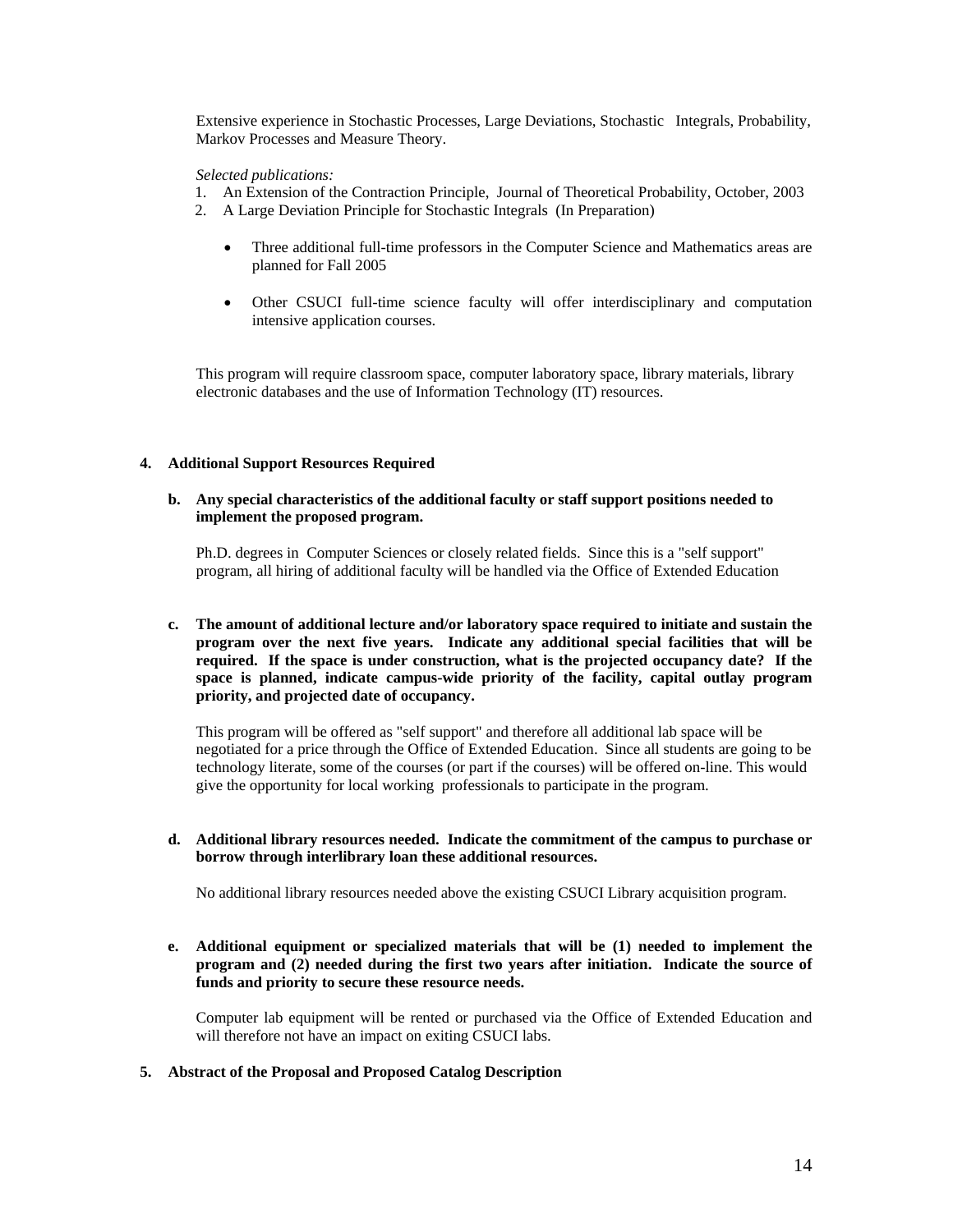# **BSIT PROGRAM (CATALOG DESCRIPTION)**

This BSIT program is specifically designed to provide an avenue of advancement for students with associates degrees in a technology discipline such as networking (e.g.: Moorpark College's Associate in Science Degree in Computer Network Systems Engineering). This new program gives the student the opportunity to complete a Bachelor of Science degree in Information Technology. The course work will provide a foundation in mathematics, programming, networking, databases, web, computer architecture and information systems. The BSIT sits between a BS in Computer Science and a BS in Management Information Systems, emphasizing the fastest growing segments of the both: Web Systems, Databases, and Networks. For a foundation, the BSIT program draws from both camps: mathematics, science, and computer programming from Computer Science, and business organization and project management from Management Information Systems. From there it adds depth in Web Programming and Technology, Database Theory and Design, and Data Communications and Networking, while allowing for further depth in these or related areas such as e-Commerce, Computer Security, and Multimedia. Students entering this program are expected to have already attained an associates degree in a technology area (or the equivalent), with at least 30 units that are "GE certified" for the CSU system, including courses in: Statistics, First Course in a Laboratory science (Physics, Chemistry, or Biology), First course in a programming language (such as C, Java, or C++), Computer Architecture and Assembly Language.

**CAREERS:** Potential career option for BSIT graduates include: Computer Systems Integrator, Computer Systems Manager, Information Technology Designer, Information Technology Support, Database Systems Manager, Database Systems Designer, Data Communications Analyst, Network Manager, Network Designer, Web Technology Manager, Web Technology Support.

# **CONTACT INFORMATION**

compsci.csuci.edu

# **FACULTY**

Peter Smith, Ph. D. Professor of Computer Science Academic Advisor for Information Technology Bell Tower 2200 [peter.smith@csuci.edu](mailto:peter.smith@csuci.edu) 805-437-8882

William Wolfe, Ph. D. Professor of Computer Science Computer Science Program Chair Bell Tower 2225 [william.wolfe@csuci.edu](mailto:william.wolfe@csuci.edu)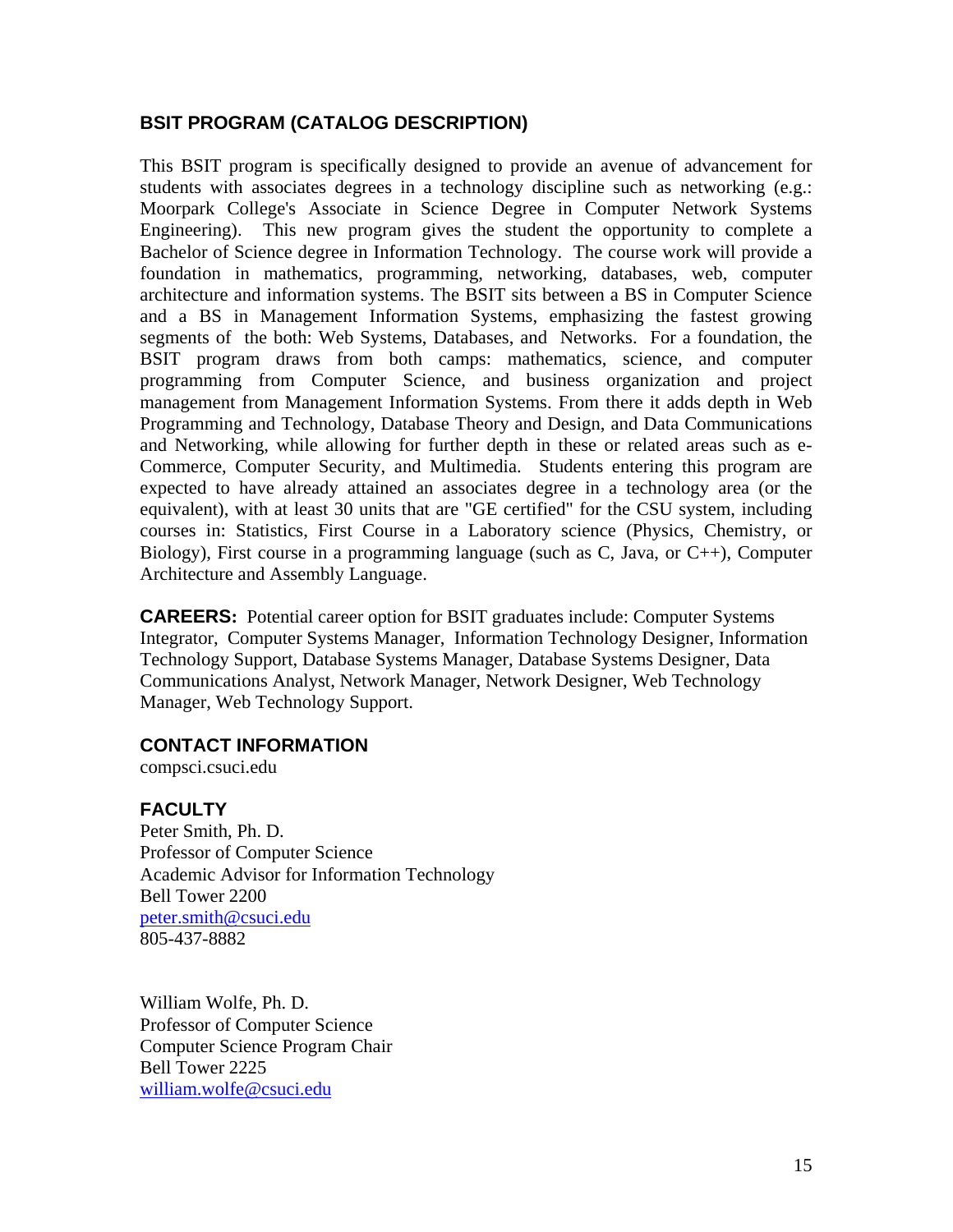# **REQUIREMENTS FOR THE BACHELOR OF SCIENCE IN INFORMATION TECHNOLOGY (120 UNITS)**

# **Lower Division Requirements**

Students entering this program are expected to have completed an associate's degree (or equivalent) in a technology area, including:

- a. Statistics.
- b. One semester of a Laboratory science (Physics, Chemistry, or Biology).
- c. First course in a computer programming language such as C, Java or C++.
- d. First course in Computer Architecture and Assembly Language.
- e. CSU GE Certification or courses fulfilling the CSUCI lower division general education requirements.
- f. A minimum of 15 units of lower division coursework in a technology area (computer technology, electronics technology, manufacturing technology, engineering, computer science, etc.).

Students who have not completed these 60 units prior to their admission to the program will be required to complete them at CSUCI or a community college. Course substitutions for these requirements may be made with the approval of the department chair.

# **Upper Division Requirements:**

|                         |     | <b>Mathematics and Science Requirements (7 Units)</b> |   |
|-------------------------|-----|-------------------------------------------------------|---|
| Math                    | 300 | Discrete Mathematics I                                | 3 |
| Lab Science             | П   | (Physics, Chem., or Bio.)                             |   |
|                         |     |                                                       |   |
| Core Courses (24 Units) |     |                                                       |   |
| IТ                      | 151 | Data Structures for IT                                |   |
| IТ                      | 262 | Computer Organization for IT                          | 3 |
| IТ                      | 280 | Web Programming                                       | 3 |
| IТ                      | 429 | Computer Networks for IT                              |   |
| IТ                      | 420 | Database Theory and Design for IT                     |   |
| IТ                      | 362 | Operating Systems for IT                              | 3 |
| <b>CIS</b>              | 310 | <b>Management Information Systems</b>                 | 3 |
| MGT                     | 307 | Management of Organizations                           | 3 |
|                         |     |                                                       |   |

### **Upper Division Interdisciplinary GE (9 Units)**

As a graduation requirement, all CSUCI students must complete 48 units of General Education. Nine of the 48 units must be resident upper division, interdisciplinary courses numbered in the 330-349 or 430-439 ranges.

### **Electives ( 15 units)**

| Choose 15 units from:               |   |
|-------------------------------------|---|
| 400 eCommerce                       | 3 |
| 401 Web Intelligence                |   |
| 424 Computer System Security for IT | 3 |
| 402 Advanced IT Programming         | 3 |
|                                     |   |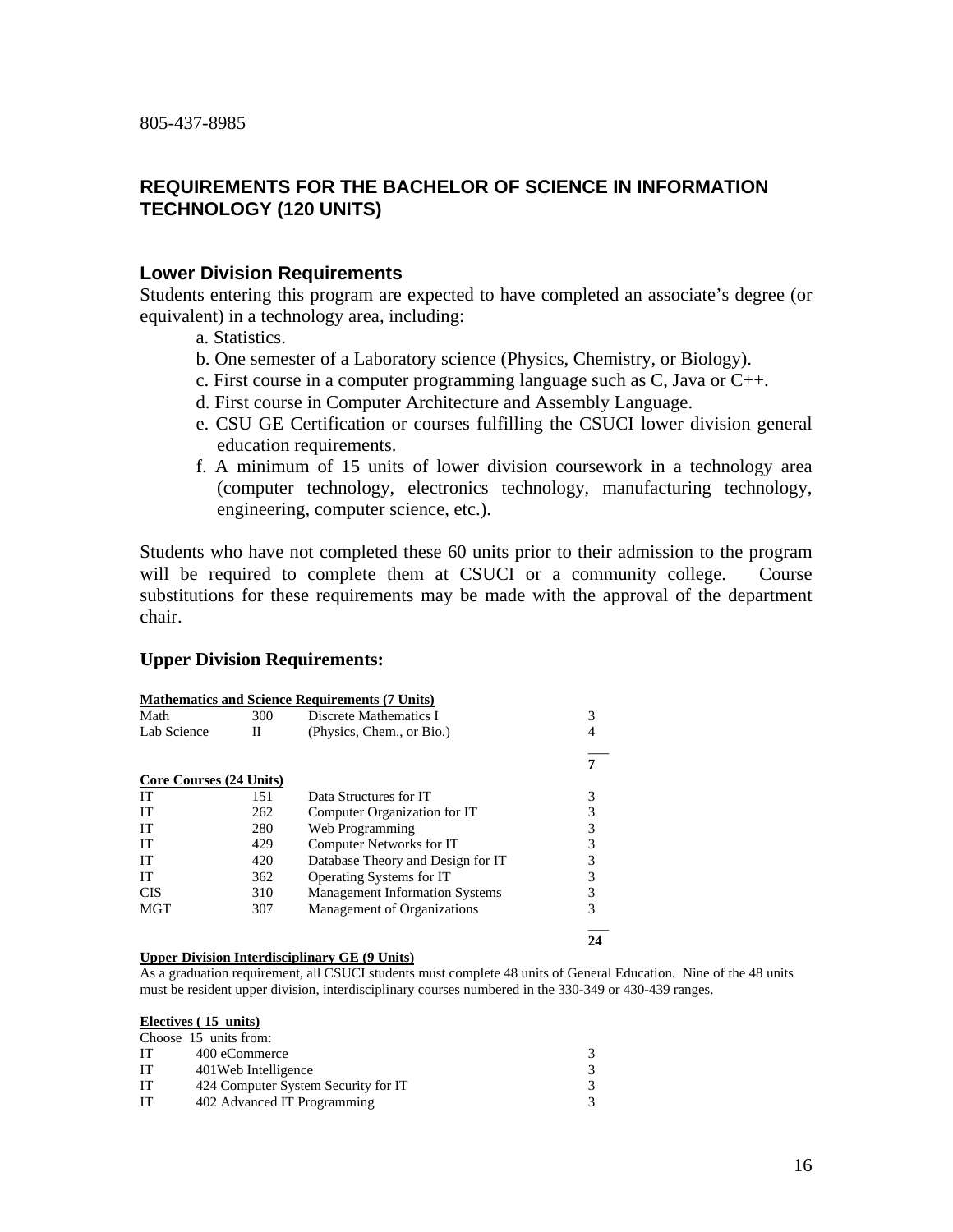| IT          | 464 Computer Graphics for IT                                      |    |
|-------------|-------------------------------------------------------------------|----|
| IT          | 469 AI and Neural Networks for IT                                 |    |
| IT          | 430 Advanced DB Systems                                           | 3  |
| IT          | 490 Special Topics for IT                                         | 3  |
| <b>COMP</b> | 452 Computational Bioinformatics                                  | 4  |
| ART         | 324 Commun. Design Technology: Web Design                         | 3  |
| ART         | 326 Digital Media Art: 3D Computer Animation                      |    |
|             | (Additional electives to be added based on faculty availability). |    |
|             |                                                                   | 15 |
|             | Capstone (5 units)                                                |    |
| <b>MGT</b>  | 471 Project Management                                            |    |
| IТ          | 499 Capstone Project                                              | 2  |

## **BSIT Summary (120 units)**

| <b>Lower Division Requirements</b>   | (units: 60) |
|--------------------------------------|-------------|
| Mathematics and Science Requirements | (units: 7)  |
| <b>Core Courses</b>                  | (units: 24) |
| Upper Division Interdisciplinary GE  | (units: 9)  |
| <b>Upper Division Electives</b>      | (units: 15) |
| Capstone                             | (units: 5)  |
|                                      |             |

**120**

\_\_\_ **5**

# **PROPOSED COURSE OF STUDY**

## **Junior Year**

## **Fall:**

Science II (Bio, Chem, or Phys). (4) IT 262 Computer Organization (3) IT 151 Data Structures for IT (3) Math 300 Discrete Mathematics (3) Engl 330 Writing in a Discipline (3)

## **Spring:**

MGT 307 Management of Organizations (3) IT 362 Operating Systems for IT (3) IT 280 Web Programming (3) IT 420 Database Systems for IT (3) Comp 447 Societal Issues in Computing (3)

## **Senior Year**

# **Fall**:

CIS 310 Management Information Systems (3) IT 429 Computer Networks (3) IT 402 Advanced IT Programming (3) IT 400 e-Commerce (3) MGT 471 Project Management (3)